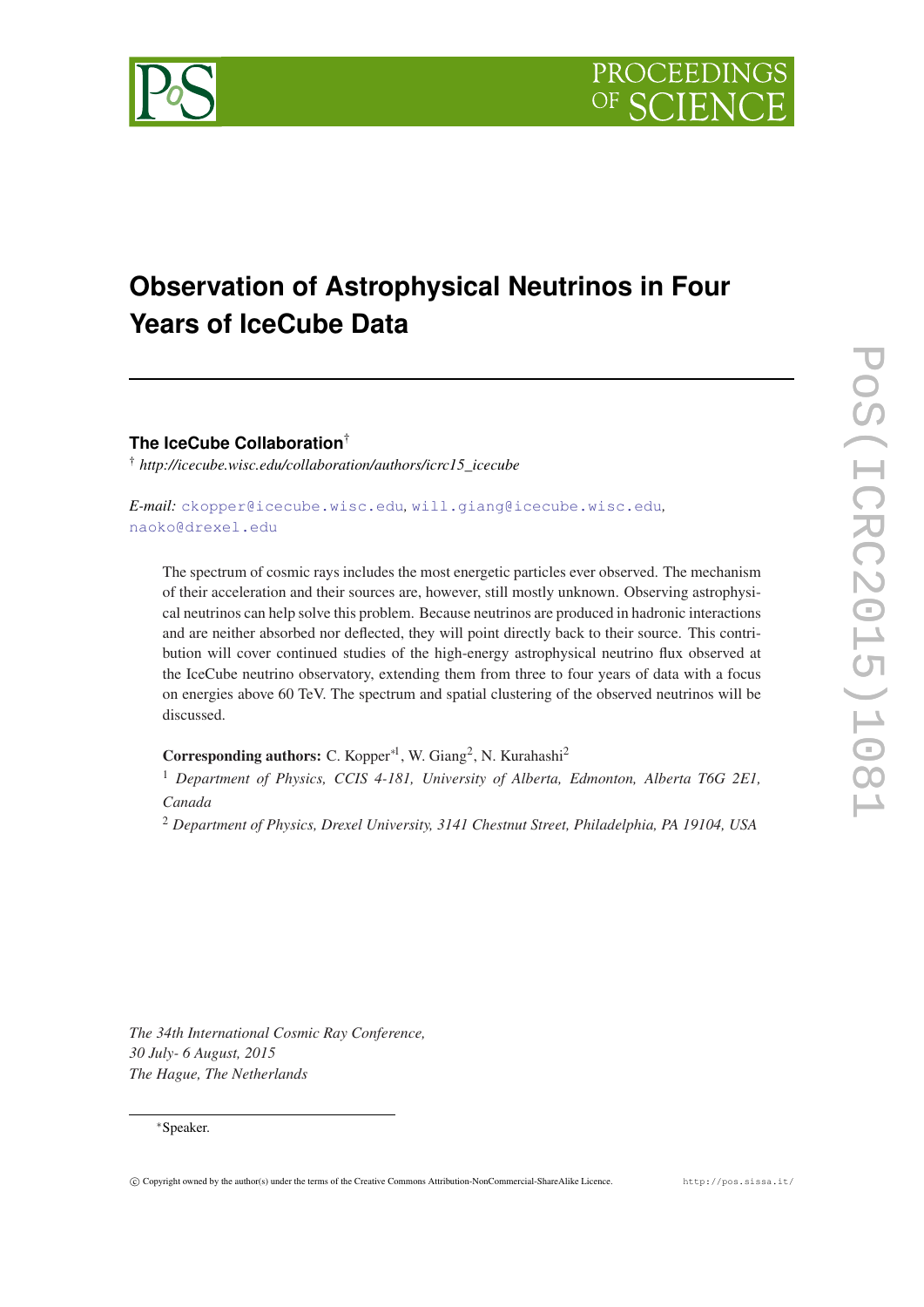# 1. Introduction

Observation of high-energy neutrinos provides insight into the problem of the origin and acceleration mechanism of high-energy cosmic rays. Cosmic ray protons and nuclei interacting with gas and photons present in the environment of sources and in the interstellar space produce neutrinos through decay of charged pions and kaons. These neutrinos have energies proportional to the cosmic rays that produced them and point back to their source since neutrinos are neither affected by magnetic fields nor absorbed by matter opaque to radiation. Large-volume Cherenkov detectors like IceCube [[1](#page-7-0)] observe these neutrinos when they interact by measuring the light produced by secondary leptons and hadronic showers.

Here we present an update to the IceCube high-energy search for events with interaction vertices inside the detector fiducial volume. This search, previously performed on two [[2](#page-7-0)] and three [[3](#page-7-0)] years of detector data, led to the discovery of an astrophysical neutrino flux above atmospheric backgrounds [[3](#page-7-0)]. This update extends the data-taking period by one more year to four years from 2010 to 2014 for a total livetime of 1347 days.

#### 2. Event Selection

Neutrinos in IceCube are detected by observing the Cherenkov light in the glacial ice from secondary particles created by the interaction of high-energy neutrinos. We observe two main event classes: track-like events from charged-current interactions of muon neutrinos (and from a minority of tau neutrino interactions) and shower-like events from all other interactions (neutralcurrent interactions and charged-current interactions of electron and tau neutrinos). Note that tau neutrino interactions at the highest energies (at the PeV-level) can lead to different event shapes in rare cases, but these are not considered here. We determine the event direction and deposited energy in the detector based on the time sequence and total recorded light. Energy is reconstructed as electromagnetic-equivalent energy. Shower-like events have a typical directional resolution of around 15°, mostly dominated by the uncertainty in the modelling of the glacial ice, whereas tracklike events have resolutions of much better than 1°.

In the analysis presented here, signal events are selected by requiring the neutrino interaction vertex to be located inside the IceCube detector volume. We achieve this by means of a simple anticoincidence veto method [[2](#page-7-0)], requiring that fewer than 3 of the first 250 detected photoelectrons (p.e.) be on the outer detector boundary. In order to ensure a large enough number of photons are detected, we also require at least 6000 p.e. in total charge for each event, corresponding to a soft threshold of about 30TeV in deposited energy in the detector.

#### 3. Atmospheric Backgrounds

Backgrounds to astrophysical neutrinos are entirely due to cosmic ray air showers. Muons produced in these showers, mainly from  $\pi$  and K decays enter the detector from above. Due to the stochasticity of the muon energy loss, in very rare cases muons can pass through the outer veto layer undetected and appear as starting events, especially close to the charge threshold of 6000 p.e. We use a data-driven method to estimate this background by tagging such muons in one layer of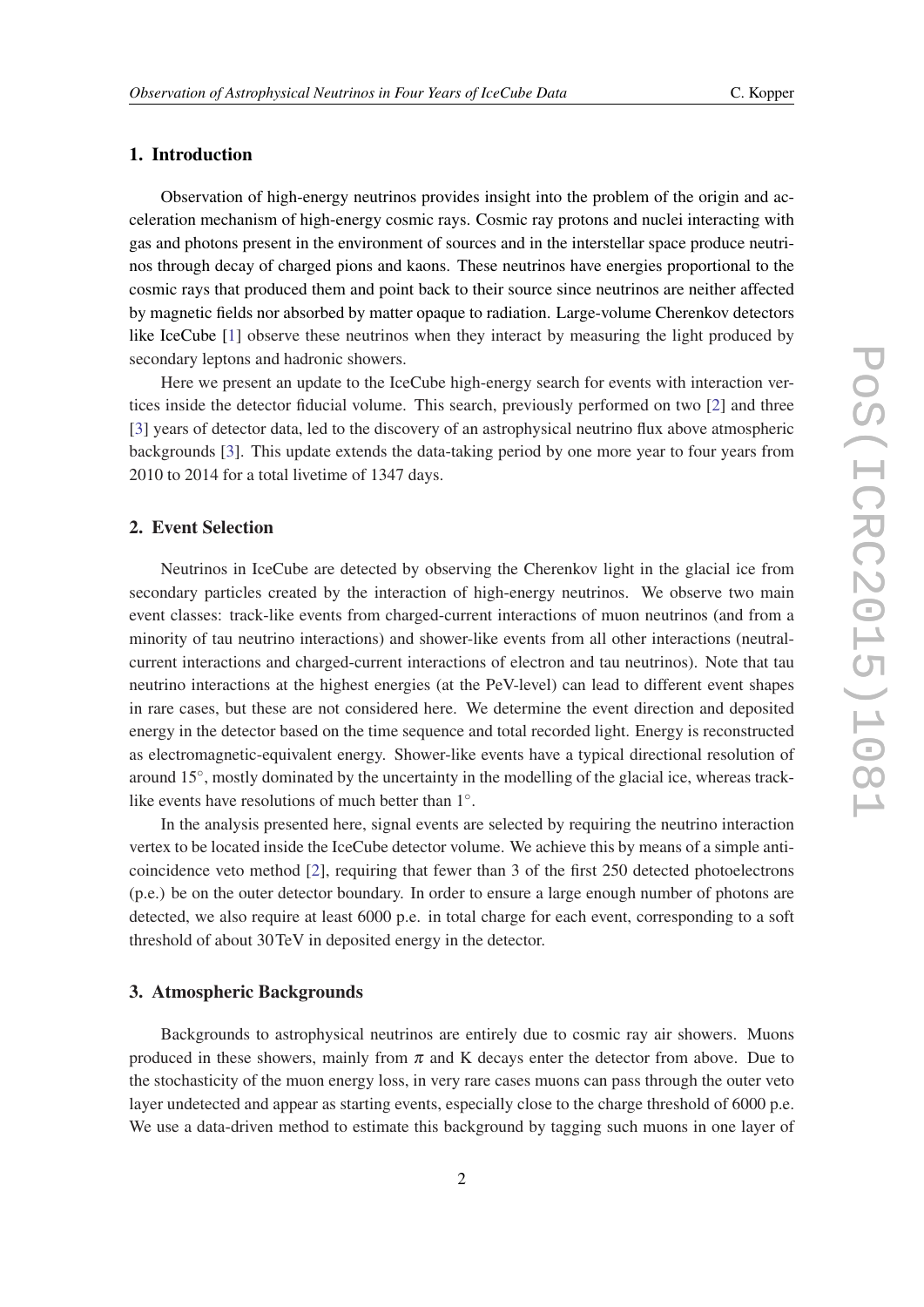the detector and then use a second layer, equivalent to our veto to estimate their passing probability. From this, we estimate a total atmospheric muon background of  $12.6 \pm 5.1$  in four years of data.

The same cosmic ray air showers also produce neutrinos from  $\pi$  and K decays. The spectrum of these  $v_{\mu}$ -dominated atmospheric neutrinos is typically one power steeper than the original cosmic ray spectrum. This is due to the increasing lifetime of the parent mesons, making it more and more likely for it to interact before decaying. At energies above around 100TeV, an analogous flux of muons and neutrinos from charmed mesons is expected to dominate. The shorter lifetime of these particles allows them to avoid interactions before their decay, leading to a harder spectral slope of this component. Until now, this "prompt" component has not yet been observed, but limits from data have been placed by previous IceCube analyses [[4](#page-7-0), [5](#page-7-0)]. For purposes of background estimation, we use a limit set by an analysis of incoming muons from muon neutrinos in the 59-string configuration of IceCube [[4](#page-7-0)]. More recent and somewhat more stringent limits are available from IceCube data [\[5](#page-7-0)], however we chose to continue to use the same limit as before because it was chosen during the blind definition of this analysis update. The total expected background from atmospheric neutrinos in four years of data including this limit is  $9.0^{+8.0}_{-2.2}$ .

Note that some of the down-going atmospheric neutrino background will also be vetoed because of accompanying muons from the same air shower. This reduces the background from atmospheric neutrinos in the Southern Sky. This analysis uses the updated description of this reduction described in reference [\[5](#page-7-0)].

## 4. Diffuse Flux Fit

In the full 1347-day sample, we detect 54 events (Fig. [1](#page-3-0)); 17 of them are observed in the fourth year (see table [1\)](#page-3-0). One of the events observed in the third year (event #32) was produced by a coincident pair of background muons from unrelated cosmic ray air showers and has been excluded from the analysis. We note that none of the events in the fourth year have energies above 1PeV. We do, however, observe one very high-energy track (event #45) with an almost vertical direction starting in the top part of the detector and depositing more than 400TeV in the detector before leaving it at the bottom. If this event was a muon produced from a cosmic ray interacting in the atmosphere, the air shower secondaries would likely have been observed by the surface IceTop array (see [[6](#page-7-0)] in these proceedings). Distributions of the events compared to background and best-fit signal expectations as functions of deposited charge, deposited energy and declination can be found in figures [2,](#page-4-0) [3](#page-4-0) and [4](#page-5-0), respectively.

In order to describe the data, we perform a likelihood fit of all components (atmospheric muons, atmospheric neutrinos from  $\pi$ /K decay, atmospheric neutrinos from charm decay and an astrophysical flux assuming a 1:1:1 flavor ratio). As in [[3](#page-7-0)], the fit is performed including all events with  $60 \text{TeV} < E_{\text{dep}} < 3 \text{PeV}$ . The only change in fitting procedure from previous analyses is the addition of a prior distribution on the charm background component in line with the limit on this component from the previous IceCube 59-string analysis on incoming muon neutrinos [[4](#page-7-0)]. We fit an unbroken power-law spectrum, both with a fixed index of *E* −2 and with a variable index *E* −γ . For the fixed spectral index, we obtain a normalization of  $E^2\Phi(E) = 0.84 \pm 0.3 \times 10^{-8}$ GeVcm<sup>-2</sup>s<sup>-1</sup>sr<sup>-1</sup>, compatible with previous results. Note, however, that this spectral assumption is not strongly favored by the data, especially with the addition of several new lower-energy events to the sample in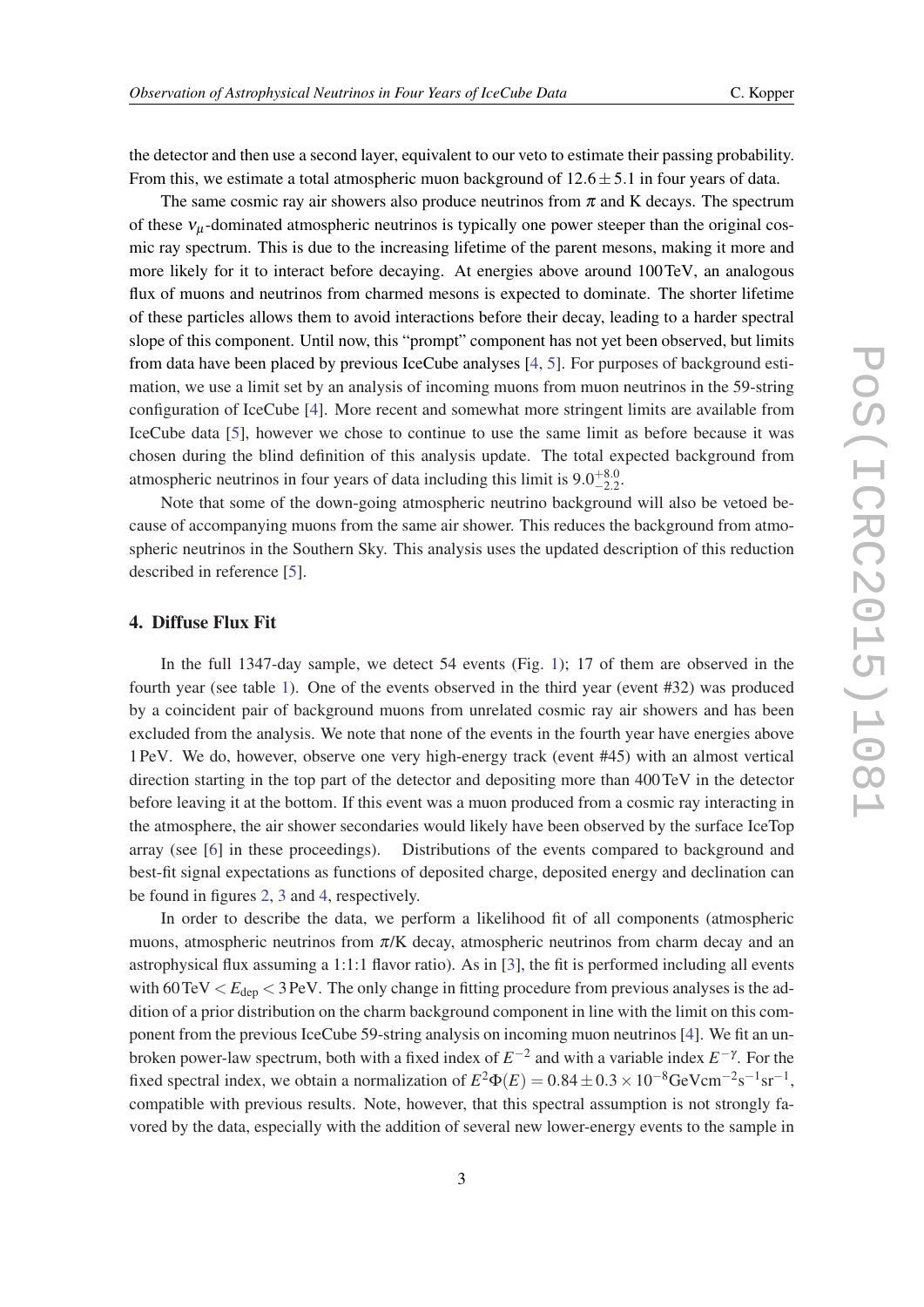

<span id="page-3-0"></span>

Figure 1: Arrival angles and electromagnetic-equivalent deposited energies of the events. Track-like events are indicated with crosses whereas shower-like events are shown as filled circles. The error bars show 68% confidence intervals including statistical and systematic errors. Deposited energy as shown here is always a lower limit on the primary neutrino energy.

| ID | $E_{\text{dep}}$ (TeV)    | Time (MJD)  | Decl. $(\text{deg.})$ | R.A. (deg.) | Ang. Err. (deg.) | Topology |
|----|---------------------------|-------------|-----------------------|-------------|------------------|----------|
| 38 | $200.5_{-16.4}^{+16.4}$   | 56470.11038 | 13.98                 | 93.34       | $\lesssim$ 1.2   | Track    |
| 39 | $101.3 + 13.3$<br>11.6    | 56480.66179 | $-17.90$              | 106.17      | 14.2             | Shower   |
| 40 | $+15.9$<br>-16.7<br>157.3 | 56501.16410 | $-48.53$              | 143.92      | 11.7             | Shower   |
| 41 | $87.6^{+8.4}_{-10.0}$     | 56603.11169 | 3.28                  | 66.09       | 11.1             | Shower   |
| 42 | $76.3_{-11.6}^{+10.3}$    | 56613.25669 | $-25.28$              | 42.54       | 20.7             | Shower   |
| 43 | $46.5^{+5.9}_{-4.5}$      | 56628.56885 | $-21.98$              | 206.63      | $\lesssim$ 1.3   | Track    |
| 44 | $84.6^{+7.4}_{-7.9}$      | 56671.87788 | 0.04                  | 336.71      | $\lesssim$ 1.2   | Track    |
| 45 | $429.9_{-49.1}^{+57.4}$   | 56679.20447 | $-86.25$              | 218.96      | $\lesssim$ 1.2   | Track    |
| 46 | $158.0_{-16.6}^{+15.3}$   | 56688.07029 | $-22.35$              | 150.47      | 7.6              | Shower   |
| 47 | $74.3_{-7.2}^{+8.3}$      | 56704.60011 | 67.38                 | 209.36      | $\lesssim$ 1.2   | Track    |
| 48 | $104.7_{-10.2}^{+13.5}$   | 56705.94199 | $-33.15$              | 213.05      | 8.1              | Shower   |
| 49 | $59.9^{+8.3}_{-7.9}$      | 56722.40836 | $-26.28$              | 203.20      | 21.8             | Shower   |
| 50 | $22.2^{+2.3}_{-2.0}$      | 56737.20047 | 59.30                 | 168.61      | 8.2              | Shower   |
| 51 | $66.2^{+6.7}_{-6.1}$      | 56759.21596 | 53.96                 | 88.61       | 6.5              | Shower   |
| 52 | $158.1_{-18.4}^{+16.3}$   | 56763.54481 | $-53.96$              | 252.84      | 7.8              | Shower   |
| 53 | $27.6^{+2.6}_{-2.2}$      | 56767.06630 | $-37.73$              | 239.02      | $\lesssim$ 1.2   | Track    |
| 54 | $54.5^{+5.1}_{-6.3}$      | 56769.02960 | 5.98                  | 170.51      | 11.6             | Shower   |

Table 1: Properties of the events observed in the fourth year. A list of events #1-#37 can be found in [\[3](#page-7-0)]. The *E*<sub>dep</sub> column shows the electromagnetic-equivalent deposited energy of each event. "Ang. Err." shows the median angular error including systematic uncertainties.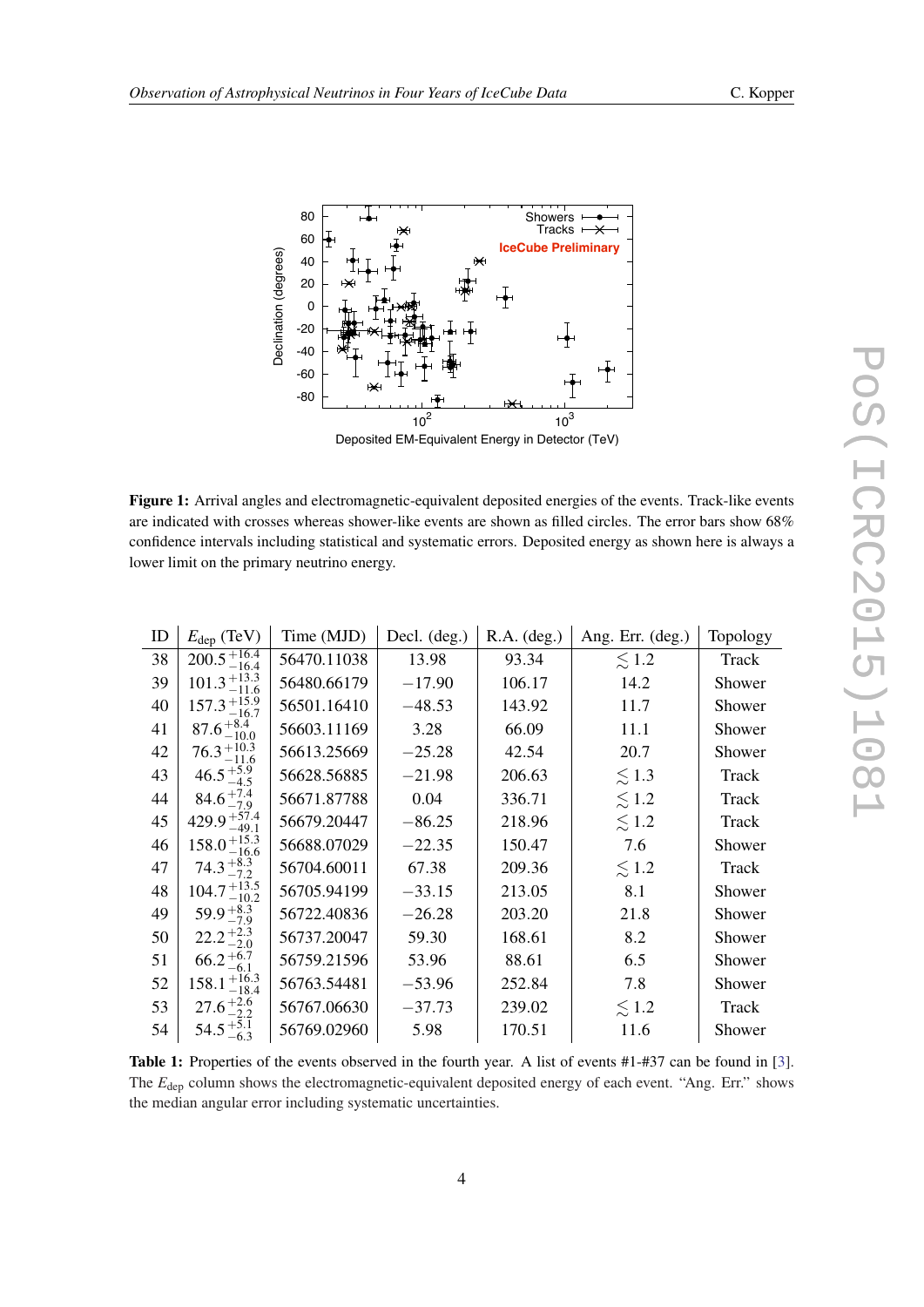<span id="page-4-0"></span>

Total Collected PMT Charge (Photoelectrons)

Figure 2: Distribution of deposited PMT charges of the events. Atmospheric muon backgrounds (estimated from data) are shown in red. Due to the incoming track veto, these backgrounds fall much faster than the overall background at trigger level (black line). The data events in the unshaded region at charges greater than 6000 p.e. are the events reported in this work. Atmospheric neutrino backgrounds are shown in blue with  $1\sigma$  uncertainties on the prediction shown as a hatched band. For scale, the 90% CL upper bound on the charm component of atmospheric neutrinos is shown as a magenta line. The best-fit astrophysical spectra (assuming an unbroken power-law model) are shown in gray. The dashed line shows a fixed-index spectrum of  $E^{-2}$ , whereas the solid line shows a spectrum with a best-fit spectral index.



Figure 3: Deposited energies of the observed events with predictions. Colors as in Fig. 2.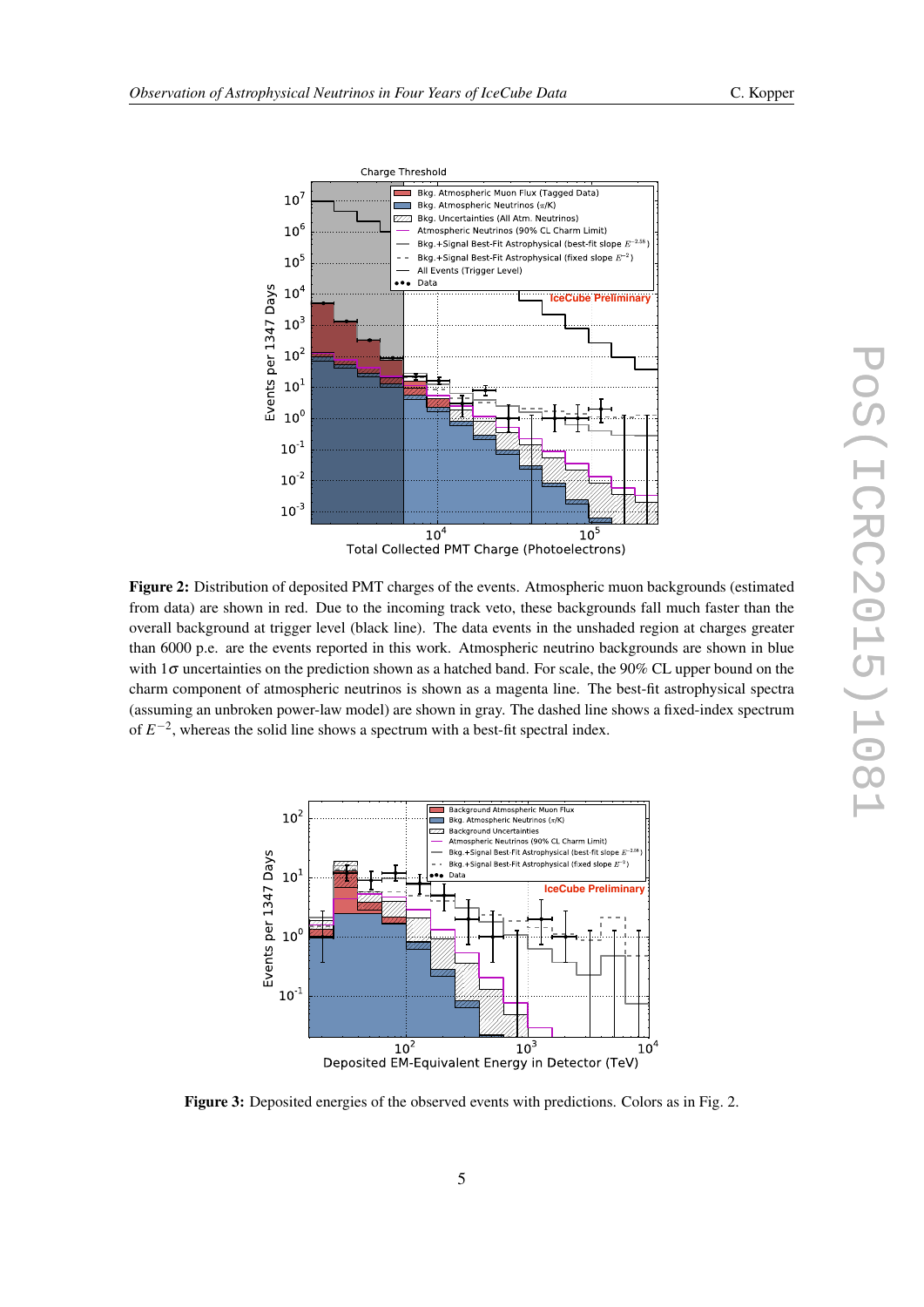

<span id="page-5-0"></span>

Figure 4: Arrival angles of events with  $E_{dep} > 60 \text{TeV}$  compared to predictions. Colors as in Fig. 2.

the fourth year of data (see gray dashed line in Fig. [3](#page-4-0)). The variable spectral index fit results in a best-fit spectral index of  $-2.58 \pm 0.25$ , softer than the corresponding best-fit index of  $-2.3 \pm 0.3$ obtained with three years of data. The new fit is compatible with the 3-year result within errors (see Fig. [5](#page-6-0)); however, the lack of PeV-energy events in the fourth year of data in combination with the comparatively high yield of events in that year has resulted in a much steeper spectral fit.

Fig. [6](#page-6-0) shows a fit of the spectrum using a more general model, parameterizing the astrophysical flux as a piecewise function of neutrino energy instead of an unbroken single power law. The new dataset presented here is also used in a global fit of several IceCube analyses, presented in these proceedings [\[7\]](#page-7-0).

## 5. Spatial Clustering

A maximum-likelihood clustering method [\[3\]](#page-7-0) was used to look for any neutrino point source in the sample. The test statistic (TS) was defined as the logarithm of the ratio between the maximal likelihood including a point source component and the likelihood for the isotropic null hypothesis. The significance of our observed TS was determined by comparing to maps scrambled in right ascension. As before, the analysis was run twice, once with all events and once with only shower-like events in the sample. We removed events #32 (two coincident muons from unrelated air showers) and #28 (event with sub-threshold hits in the IceTop array) for purposes of all clustering analyses. This test (see Fig. [7](#page-7-0)) did not yield significant evidence of clustering with p-values of 44% and 58% for the shower-only and the all-events tests, respectively.

We also performed a galactic plane clustering test using a fixed width of  $2.5^{\circ}$  around the plane (p-value 7%) and using a variable-width scan (p-value 2.5%). All above p-values are corrected for trials.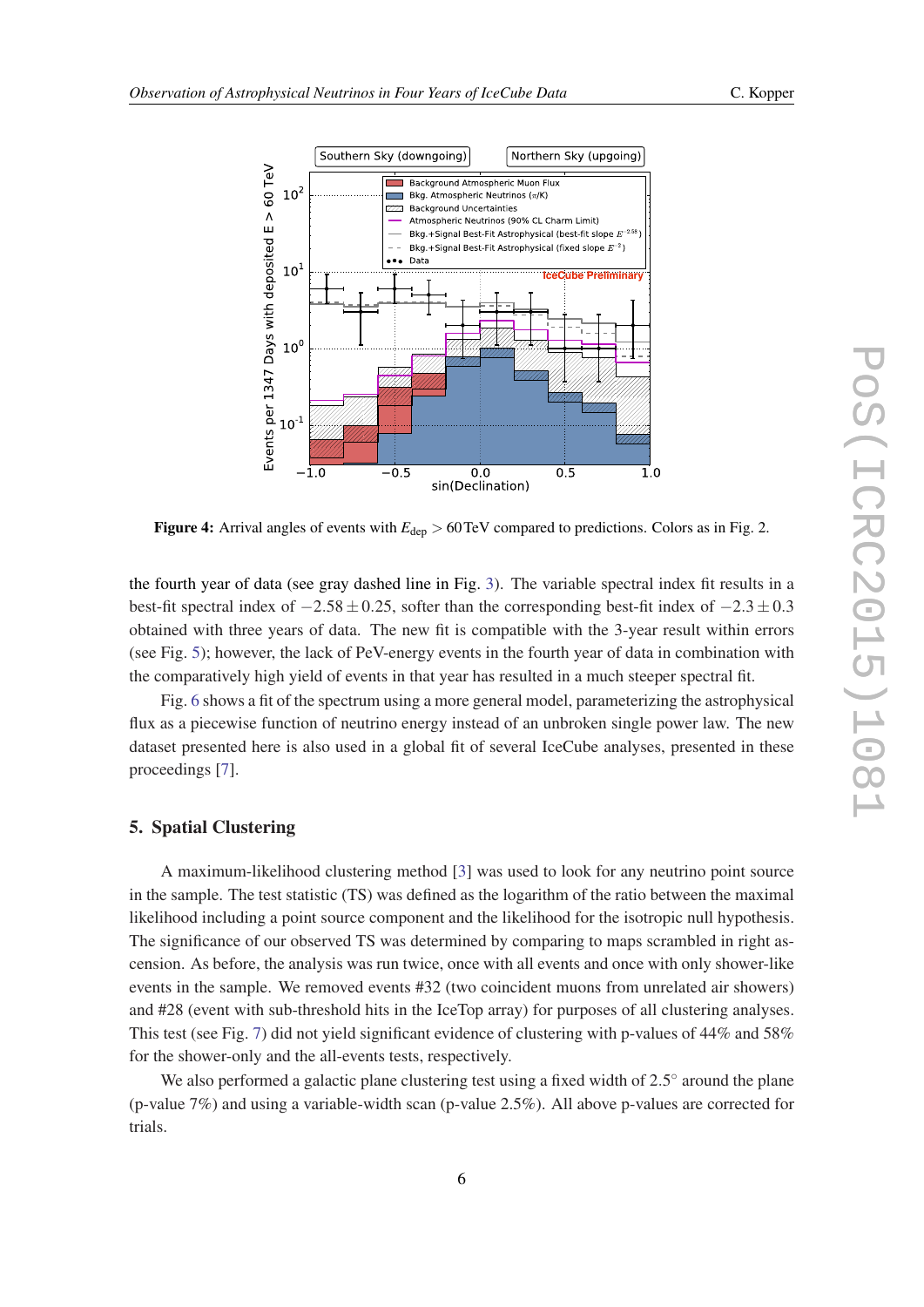

<span id="page-6-0"></span>

**Figure 5:** Contour plot of the best-fit astrophysical spectral index  $\gamma_{\text{astro}}$  vs. best-fit normalization at 100TeV,  $\Phi_{astro}$ . Shown are the fit of three years of data, re-fit with a prior on the charm component in yellow ("HESE-3year"). The best-fit point is marked with a yellow star. The previous fit as shown in [[3\]](#page-7-0) is marked with a black " $\times$ " (this fit used an unconstrained charm component). The fit of all four years of data using the same method is shown in purple ("HESE-4year") with a best-fit spectral index of  $E^{-2.58\pm0.25}$ , compatible with the 3-year result (although, note that the data used for the 3-year result is a subset of the 4-year result and thus the two are not independent.) The best-fit power law is  $E^2\phi(E) = 2.2 \pm 0.7 \times 10^{-8} (E/100 \text{TeV})^{-0.58} \text{GeV} \text{cm}^{-2} \text{s}^{-1} \text{sr}^{-1}.$ 



Figure 6: Astrophysical neutrino flux (combined neutrino and anti-neutrino) as a function of energy extracted from a combined likelihood fit of all background components and several pieces of *E* −2 components in neutrino energy. Error bars indicate the  $2\Delta\mathscr{L} = \pm 1$  contours of the flux in each energy bin. An increase in the charm atmospheric background to the level of the 90% CL limit from the northern hemisphere  $v_\mu$ spectrum [[4\]](#page-7-0) would reduce the inferred astrophysical flux at low energies to the level shown for comparison in light gray.